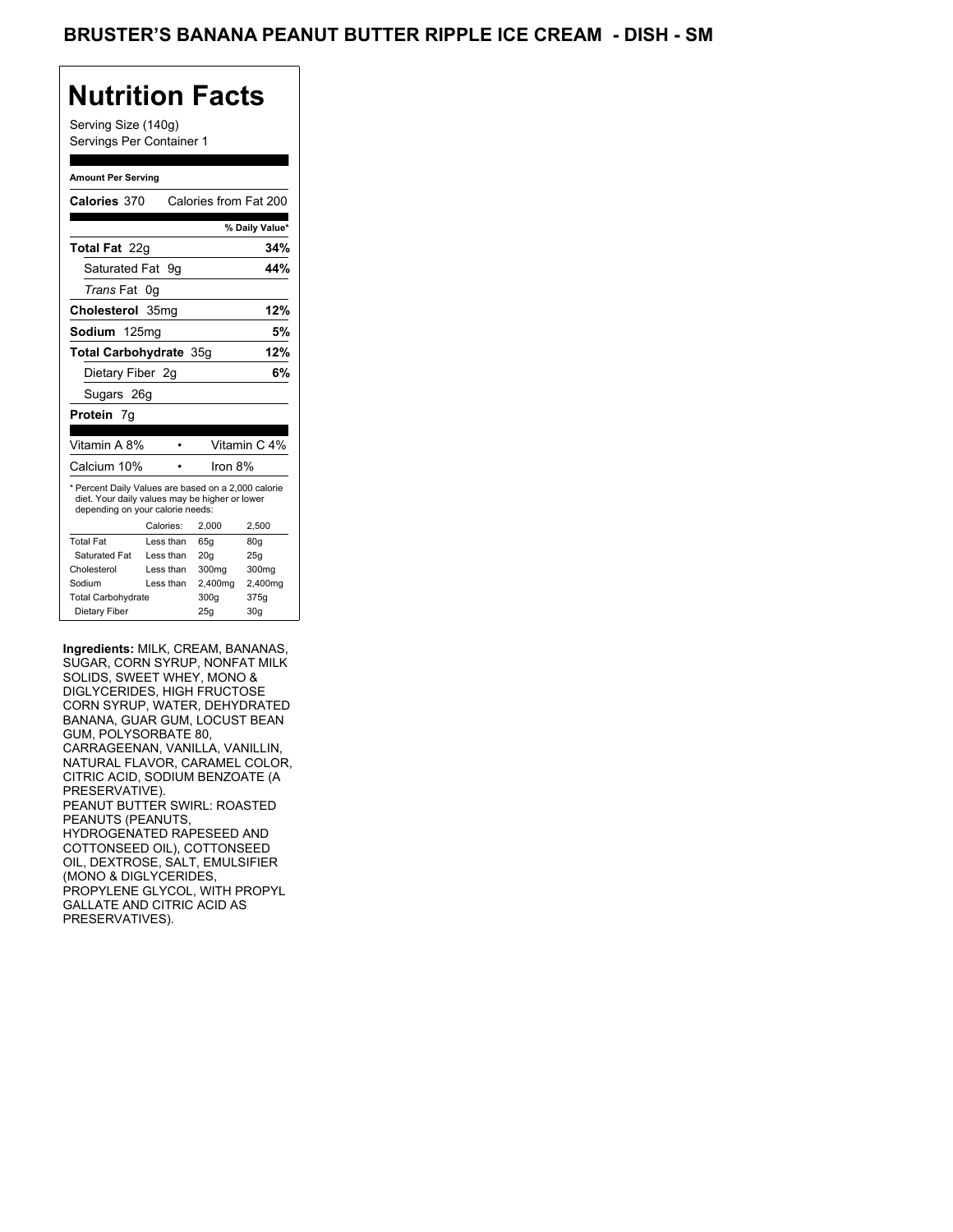Serving Size (210g) Servings Per Container 1

#### Amount Per Serving

| Calories 550                                                                                                                              |                  | Calories from Fat 300 |                |
|-------------------------------------------------------------------------------------------------------------------------------------------|------------------|-----------------------|----------------|
|                                                                                                                                           |                  |                       | % Daily Value* |
| Total Fat 33g                                                                                                                             |                  |                       | 51%            |
| Saturated Fat 13g                                                                                                                         |                  |                       | 66%            |
| Trans Fat                                                                                                                                 | 0g               |                       |                |
| Cholesterol                                                                                                                               | 50 <sub>mq</sub> |                       | 17%            |
| Sodium 190mg                                                                                                                              |                  |                       | 8%             |
| Total Carbohydrate 53g                                                                                                                    |                  |                       | 18%            |
| Dietary Fiber 2g                                                                                                                          |                  |                       | 10%            |
| Sugars 40g                                                                                                                                |                  |                       |                |
| Protein 10g                                                                                                                               |                  |                       |                |
| Vitamin A 10%                                                                                                                             |                  |                       | Vitamin C 6%   |
| Calcium 15%                                                                                                                               |                  | Iron 10%              |                |
| * Percent Daily Values are based on a 2,000 calorie<br>diet. Your daily values may be higher or lower<br>depending on your calorie needs: |                  |                       |                |
|                                                                                                                                           | Calories:        | 2.000                 | 2.500          |
| <b>Total Fat</b>                                                                                                                          | Less than        | 65a                   | 80q            |
| Saturated Fat                                                                                                                             | Less than        | 20q                   | 25q            |
| Cholesterol                                                                                                                               | Less than        | 300mg                 | 300mg          |
| Sodium                                                                                                                                    | Less than        | 2,400mg               | 2,400mg        |
| <b>Total Carbohydrate</b>                                                                                                                 |                  | 300g                  | 375g           |
| Dietary Fiber                                                                                                                             |                  | 25q                   | 30q            |

Ingredients: MILK, CREAM, BANANAS, SUGAR, CORN SYRUP, NONFAT MILK SOLIDS, SWEET WHEY, MONO & DIGLYCERIDES, HIGH FRUCTOSE CORN SYRUP, WATER, DEHYDRATED BANANA, GUAR GUM, LOCUST BEAN GUM, POLYSORBATE 80, CARRAGEENAN, VANILLA, VANILLIN, NATURAL FLAVOR, CARAMEL COLOR, CITRIC ACID, SODIUM BENZOATE (A PRESERVATIVE). PEANUT BUTTER SWIRL: ROASTED PEANUTS (PEANUTS, HYDROGENATED RAPESEED AND COTTONSEED OIL), COTTONSEED OIL, DEXTROSE, SALT, EMULSIFIER (MONO & DIGLYCERIDES, PROPYLENE GLYCOL, WITH PROPYL GALLATE AND CITRIC ACID AS PRESERVATIVES).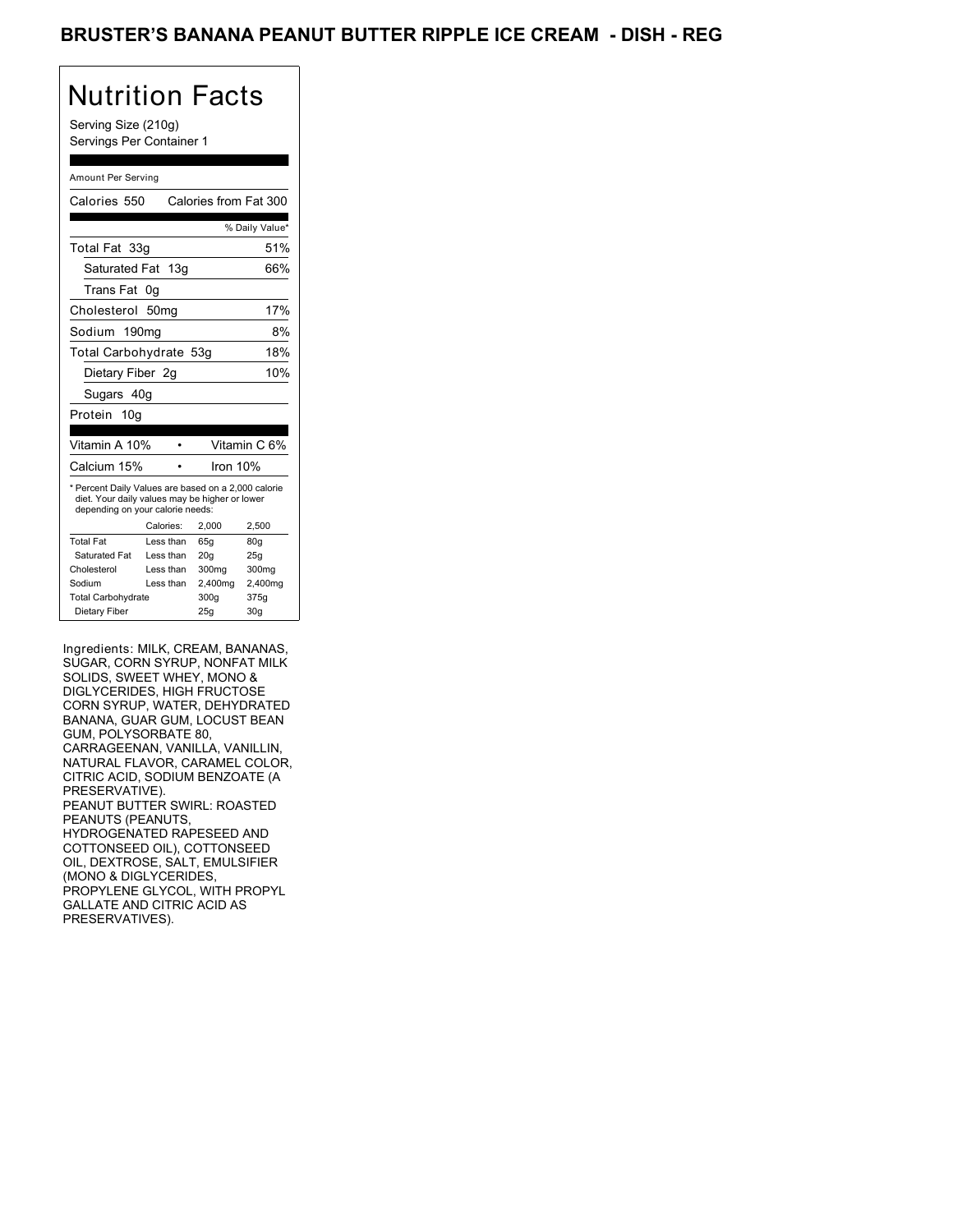Serving Size (280g) Servings Per Container 1

#### Amount Per Serving

| Calories 730                                                                                                                              |                  | Calories from Fat 400 |                |
|-------------------------------------------------------------------------------------------------------------------------------------------|------------------|-----------------------|----------------|
|                                                                                                                                           |                  |                       | % Daily Value* |
| Total Fat 44q                                                                                                                             |                  |                       | 68%            |
| Saturated Fat 18g                                                                                                                         |                  |                       | 88%            |
| Trans Fat                                                                                                                                 | 0g               |                       |                |
| Cholesterol                                                                                                                               | 70 <sub>mq</sub> |                       | 23%            |
| Sodium 250mg                                                                                                                              |                  |                       | 10%            |
| Total Carbohydrate 71g                                                                                                                    |                  |                       | 24%            |
| Dietary Fiber 3g                                                                                                                          |                  |                       | 13%            |
| Sugars 53g                                                                                                                                |                  |                       |                |
| Protein<br>13q                                                                                                                            |                  |                       |                |
| Vitamin A 15%                                                                                                                             |                  |                       | Vitamin C 8%   |
|                                                                                                                                           |                  |                       |                |
| Calcium 20%                                                                                                                               |                  | Iron $15%$            |                |
| * Percent Daily Values are based on a 2,000 calorie<br>diet. Your daily values may be higher or lower<br>depending on your calorie needs: |                  |                       |                |
|                                                                                                                                           | Calories:        | 2,000                 | 2,500          |
| <b>Total Fat</b>                                                                                                                          | Less than        | 65q                   | 80q            |
| Saturated Fat                                                                                                                             | Less than        | 20q                   | 25q            |
| Cholesterol                                                                                                                               | Less than        | 300mg                 | 300mg          |
| Sodium                                                                                                                                    | Less than        | 2,400mg               | 2,400mg        |
| <b>Total Carbohydrate</b>                                                                                                                 |                  | 300g                  | 375g           |

Ingredients: MILK, CREAM, BANANAS, SUGAR, CORN SYRUP, NONFAT MILK SOLIDS, SWEET WHEY, MONO & DIGLYCERIDES, HIGH FRUCTOSE CORN SYRUP, WATER, DEHYDRATED BANANA, GUAR GUM, LOCUST BEAN GUM, POLYSORBATE 80, CARRAGEENAN, VANILLA, VANILLIN, NATURAL FLAVOR, CARAMEL COLOR, CITRIC ACID, SODIUM BENZOATE (A PRESERVATIVE). PEANUT BUTTER SWIRL: ROASTED PEANUTS (PEANUTS, HYDROGENATED RAPESEED AND COTTONSEED OIL), COTTONSEED OIL, DEXTROSE, SALT, EMULSIFIER (MONO & DIGLYCERIDES, PROPYLENE GLYCOL, WITH PROPYL GALLATE AND CITRIC ACID AS PRESERVATIVES).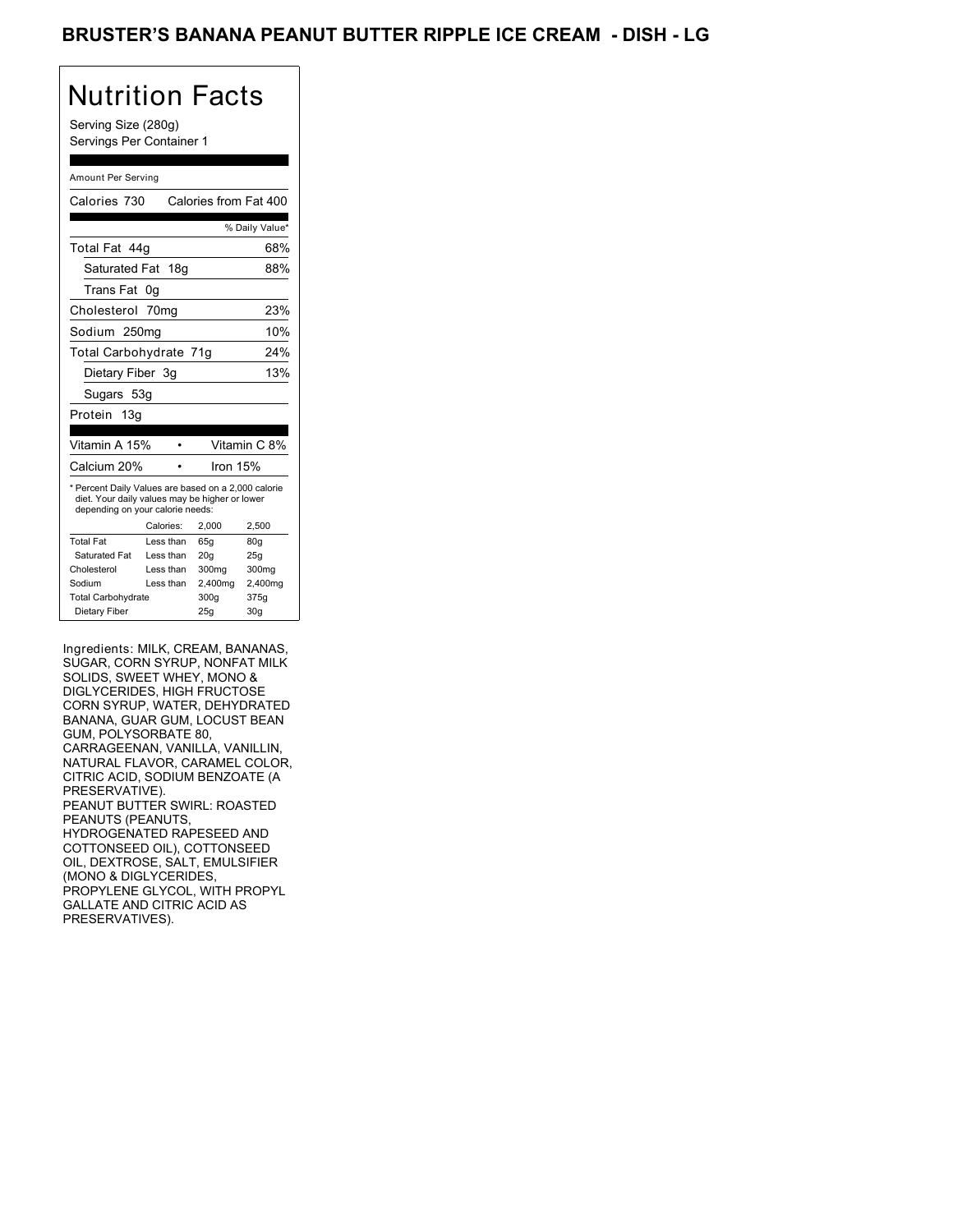Serving Size (153g) Servings Per Container 1

### Amount Per Serving

| Calories 420           | Calories from Fat 200                               |
|------------------------|-----------------------------------------------------|
|                        | % Daily Value*                                      |
| Total Fat 22g          | 34%                                                 |
| Saturated Fat 9q       | 44%                                                 |
| Trans Fat 0q           |                                                     |
| Cholesterol 35mg       | 12%                                                 |
| Sodium 140mg           | 6%                                                  |
| Total Carbohydrate 47g | 16%                                                 |
| Dietary Fiber 2g       | 6%                                                  |
| Sugars 29g             |                                                     |
| Protein 7q             |                                                     |
| Vitamin A 8%           | Vitamin C 4%                                        |
| Calcium 15%            | Iron $10%$                                          |
| diet.                  | * Percent Daily Values are based on a 2,000 calorie |

Ingredients: MILK, CREAM, BANANAS, SUGAR, CORN SYRUP, NONFAT MILK SOLIDS, SWEET WHEY, MONO & DIGLYCERIDES, HIGH FRUCTOSE CORN SYRUP, WATER, DEHYDRATED BANANA, GUAR GUM, LOCUST BEAN GUM, POLYSORBATE 80, CARRAGEENAN, VANILLA, VANILLIN, NATURAL FLAVOR, CARAMEL COLOR, CITRIC ACID, SODIUM BENZOATE (A PRESERVATIVE). PEANUT BUTTER SWIRL: ROASTED PEANUTS (PEANUTS, HYDROGENATED RAPESEED AND COTTONSEED OIL), COTTONSEED OIL, DEXTROSE, SALT, EMULSIFIER (MONO & DIGLYCERIDES, PROPYLENE GLYCOL, WITH PROPYL GALLATE AND CITRIC ACID AS PRESERVATIVES). SUGAR CONE: ENRICHED WHEAT FLOUR (ENRICHED WITH NIACIN, REDUCED IRON, THIAMIN MONONITRATE, RIBOFLAVIN, FOLIC ACID), TAPIOCA FLOUR, SUGAR, VEGETABLE SHORTENING (SOYBEAN AND/OR CANOLA OIL, MODIFIED PALM OIL, SOY LECITHIN, AND/OR PARTIALLY HYDROGENATED SOYBEAN OIL), OAT FIBER AND/OR VEGETABLE FIBER, SALT, CARAMEL COLOR, ARTIFICIAL FLAVOR, SOY LECITHIN.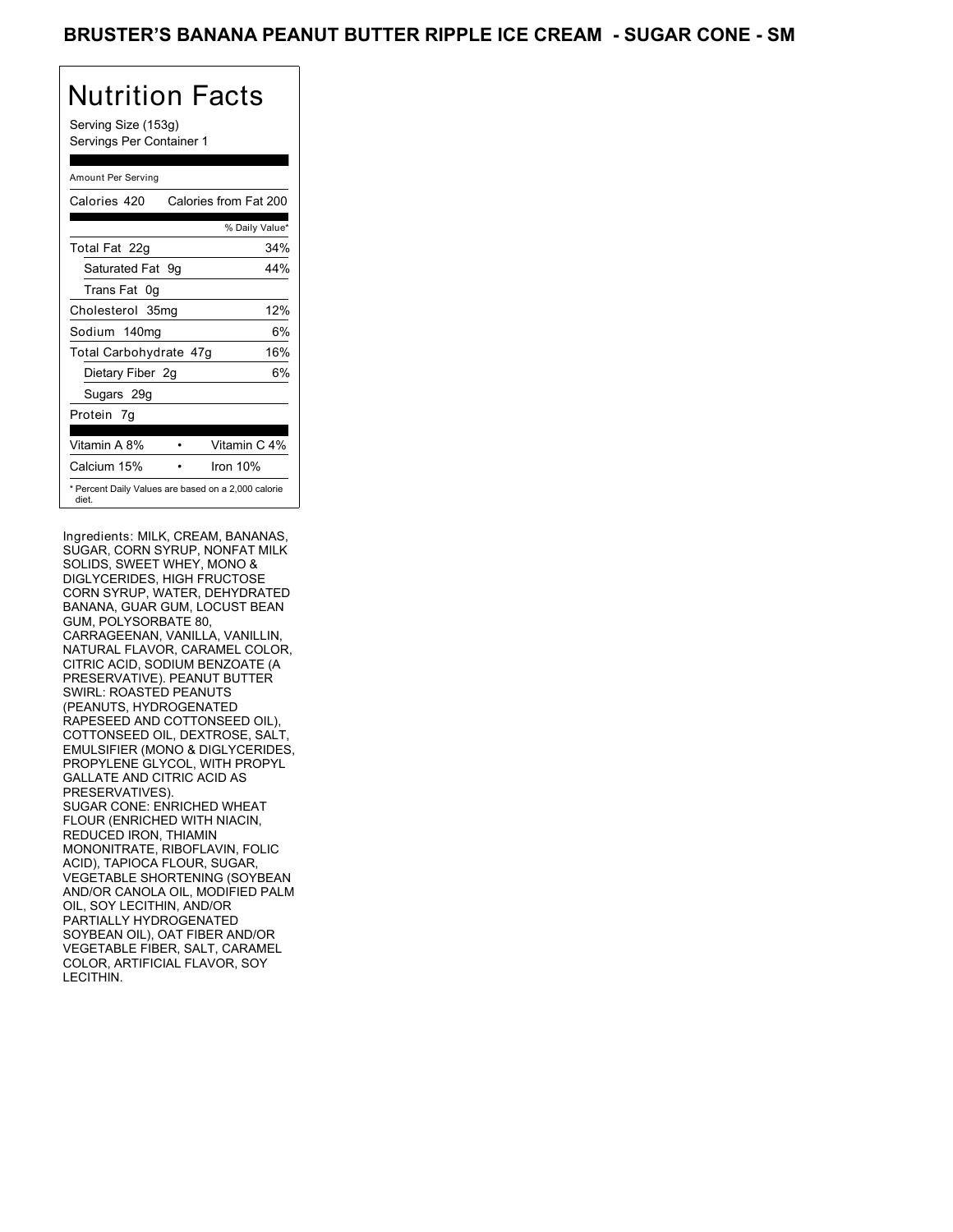Serving Size (223g) Servings Per Container 1

### Amount Per Serving

| Calories 600                                                 | Calories from Fat 300 |
|--------------------------------------------------------------|-----------------------|
|                                                              | % Daily Value*        |
| Total Fat 33g                                                | 51%                   |
| Saturated Fat 13g                                            | 66%                   |
| Trans Fat 0q                                                 |                       |
| Cholesterol 50mg                                             | 17%                   |
| Sodium 210mg                                                 | 9%                    |
| Total Carbohydrate 65g                                       | 22%                   |
| Dietary Fiber 2g                                             | 10%                   |
| Sugars 43g                                                   |                       |
| Protein 10g                                                  |                       |
| Vitamin A 10%                                                | Vitamin C 6%          |
| Calcium 20%                                                  | Iron $15%$            |
| * Percent Daily Values are based on a 2,000 calorie<br>diet. |                       |

Ingredients: MILK, CREAM, BANANAS, SUGAR, CORN SYRUP, NONFAT MILK SOLIDS, SWEET WHEY, MONO & DIGLYCERIDES, HIGH FRUCTOSE CORN SYRUP, WATER, DEHYDRATED BANANA, GUAR GUM, LOCUST BEAN GUM, POLYSORBATE 80, CARRAGEENAN, VANILLA, VANILLIN, NATURAL FLAVOR, CARAMEL COLOR, CITRIC ACID, SODIUM BENZOATE (A PRESERVATIVE). PEANUT BUTTER SWIRL: ROASTED PEANUTS (PEANUTS, HYDROGENATED RAPESEED AND COTTONSEED OIL), COTTONSEED OIL, DEXTROSE, SALT, EMULSIFIER (MONO & DIGLYCERIDES, PROPYLENE GLYCOL, WITH PROPYL GALLATE AND CITRIC ACID AS PRESERVATIVES). SUGAR CONE: ENRICHED WHEAT FLOUR (ENRICHED WITH NIACIN, REDUCED IRON, THIAMIN MONONITRATE, RIBOFLAVIN, FOLIC ACID), TAPIOCA FLOUR, SUGAR, VEGETABLE SHORTENING (SOYBEAN AND/OR CANOLA OIL, MODIFIED PALM OIL, SOY LECITHIN, AND/OR PARTIALLY HYDROGENATED SOYBEAN OIL), OAT FIBER AND/OR VEGETABLE FIBER, SALT, CARAMEL COLOR, ARTIFICIAL FLAVOR, SOY LECITHIN.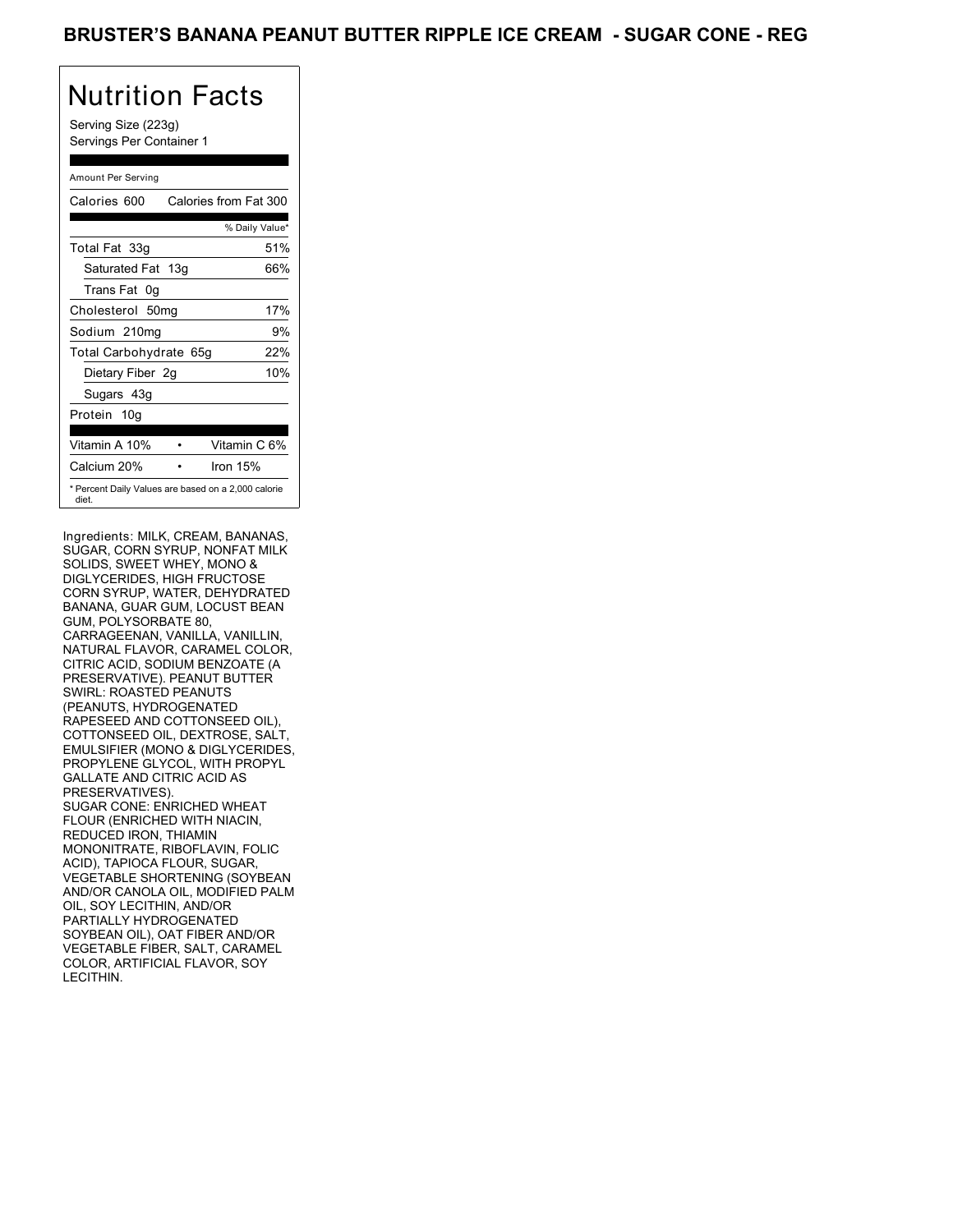Serving Size (293g) Servings Per Container 1

### Amount Per Serving

| Calories 790           | Calories from Fat 400                               |
|------------------------|-----------------------------------------------------|
|                        | % Daily Value*                                      |
| Total Fat 44q          | 68%                                                 |
| Saturated Fat 18g      | 88%                                                 |
| Trans Fat 0g           |                                                     |
| Cholesterol 70mg       | 23%                                                 |
| Sodium 270mg           | 11%                                                 |
| Total Carbohydrate 83g | 28%                                                 |
| Dietary Fiber 3g       | 13%                                                 |
| Sugars 56g             |                                                     |
| Protein 14q            |                                                     |
| Vitamin A 15%          | Vitamin C 8%                                        |
| Calcium 25%            | Iron 15%                                            |
| diet.                  | * Percent Daily Values are based on a 2,000 calorie |

Ingredients: MILK, CREAM, BANANAS, SUGAR, CORN SYRUP, NONFAT MILK SOLIDS, SWEET WHEY, MONO & DIGLYCERIDES, HIGH FRUCTOSE CORN SYRUP, WATER, DEHYDRATED BANANA, GUAR GUM, LOCUST BEAN GUM, POLYSORBATE 80, CARRAGEENAN, VANILLA, VANILLIN, NATURAL FLAVOR, CARAMEL COLOR, CITRIC ACID, SODIUM BENZOATE (A PRESERVATIVE). PEANUT BUTTER SWIRL: ROASTED PEANUTS (PEANUTS, HYDROGENATED RAPESEED AND COTTONSEED OIL), COTTONSEED OIL, DEXTROSE, SALT, EMULSIFIER (MONO & DIGLYCERIDES, PROPYLENE GLYCOL, WITH PROPYL GALLATE AND CITRIC ACID AS PRESERVATIVES). SUGAR CONE: ENRICHED WHEAT FLOUR (ENRICHED WITH NIACIN, REDUCED IRON, THIAMIN MONONITRATE, RIBOFLAVIN, FOLIC ACID), TAPIOCA FLOUR, SUGAR, VEGETABLE SHORTENING (SOYBEAN AND/OR CANOLA OIL, MODIFIED PALM OIL, SOY LECITHIN, AND/OR PARTIALLY HYDROGENATED SOYBEAN OIL), OAT FIBER AND/OR VEGETABLE FIBER, SALT, CARAMEL COLOR, ARTIFICIAL FLAVOR, SOY LECITHIN.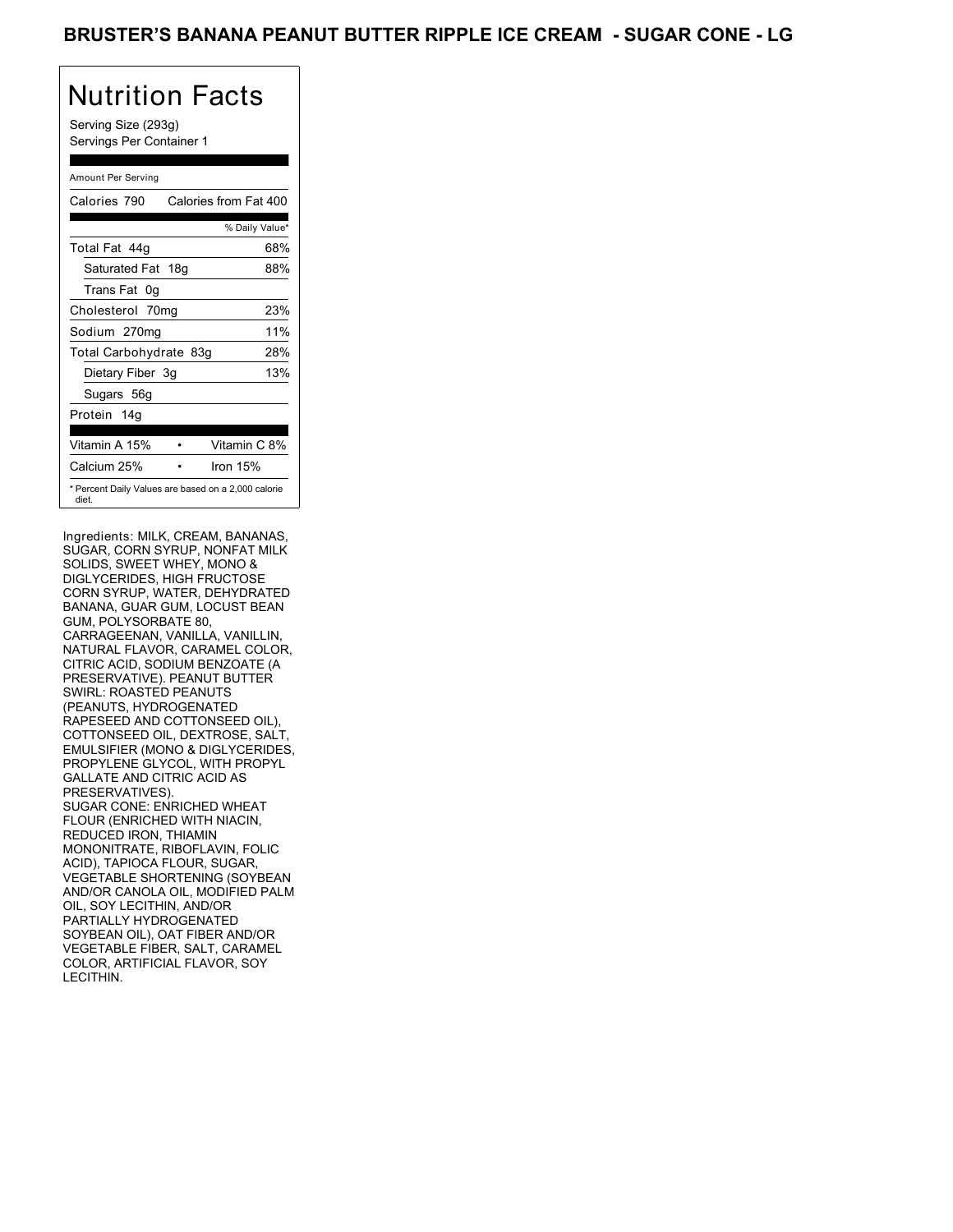Serving Size (146g) Servings Per Container 1

### Amount Per Serving

| Calories 390           | Calories from Fat 200                               |
|------------------------|-----------------------------------------------------|
|                        | % Daily Value*                                      |
| Total Fat 22g          | 34%                                                 |
| Saturated Fat 9g       | 44%                                                 |
| Trans Fat 0g           |                                                     |
| Cholesterol 35mg       | 12%                                                 |
| Sodium 135mg           | 6%                                                  |
| Total Carbohydrate 40g | 13%                                                 |
| Dietary Fiber 2g       | 6%                                                  |
| Sugars 27g             |                                                     |
| Protein 7q             |                                                     |
| Vitamin A 8%           | Vitamin C 4%                                        |
| Calcium 10%            | Iron $10%$                                          |
| diet.                  | * Percent Daily Values are based on a 2,000 calorie |

Ingredients: MILK, CREAM, BANANAS, SUGAR, CORN SYRUP, NONFAT MILK SOLIDS, SWEET WHEY, MONO & DIGLYCERIDES, HIGH FRUCTOSE CORN SYRUP, WATER, DEHYDRATED BANANA, GUAR GUM, LOCUST BEAN GUM, POLYSORBATE 80, CARRAGEENAN, VANILLA, VANILLIN, NATURAL FLAVOR, CARAMEL COLOR, CITRIC ACID, SODIUM BENZOATE (A PRESERVATIVE). PEANUT BUTTER SWIRL: ROASTED PEANUTS (PEANUTS, HYDROGENATED RAPESEED AND COTTONSEED OIL), COTTONSEED OIL, DEXTROSE, SALT, EMULSIFIER (MONO & DIGLYCERIDES, PROPYLENE GLYCOL, WITH PROPYL GALLATE AND CITRIC ACID AS PRESERVATIVES). CAKE CONE: ENRICHED WHEAT FLOUR (ENRICHED WITH NIACIN, REDUCED IRON, THIAMIN MONONITRATE, RIBOFLAVIN, FOLIC ACID), TAPIOCA FLOUR, SUGAR, VEGETABLE OIL SHORTENING (SOYBEAN AND/OR CANOLA OIL, MODIFIED PALM OIL, SOY LECITHIN, AND/OR PARTIALLY HYDROGENATED SOYBEAN OIL), LEAVENING (SODIUM BICARBONATE, AMMONIUM BICARBONATE), SALT, NATURAL FLAVOR, ANNATTO (VEGETABLE COLOR).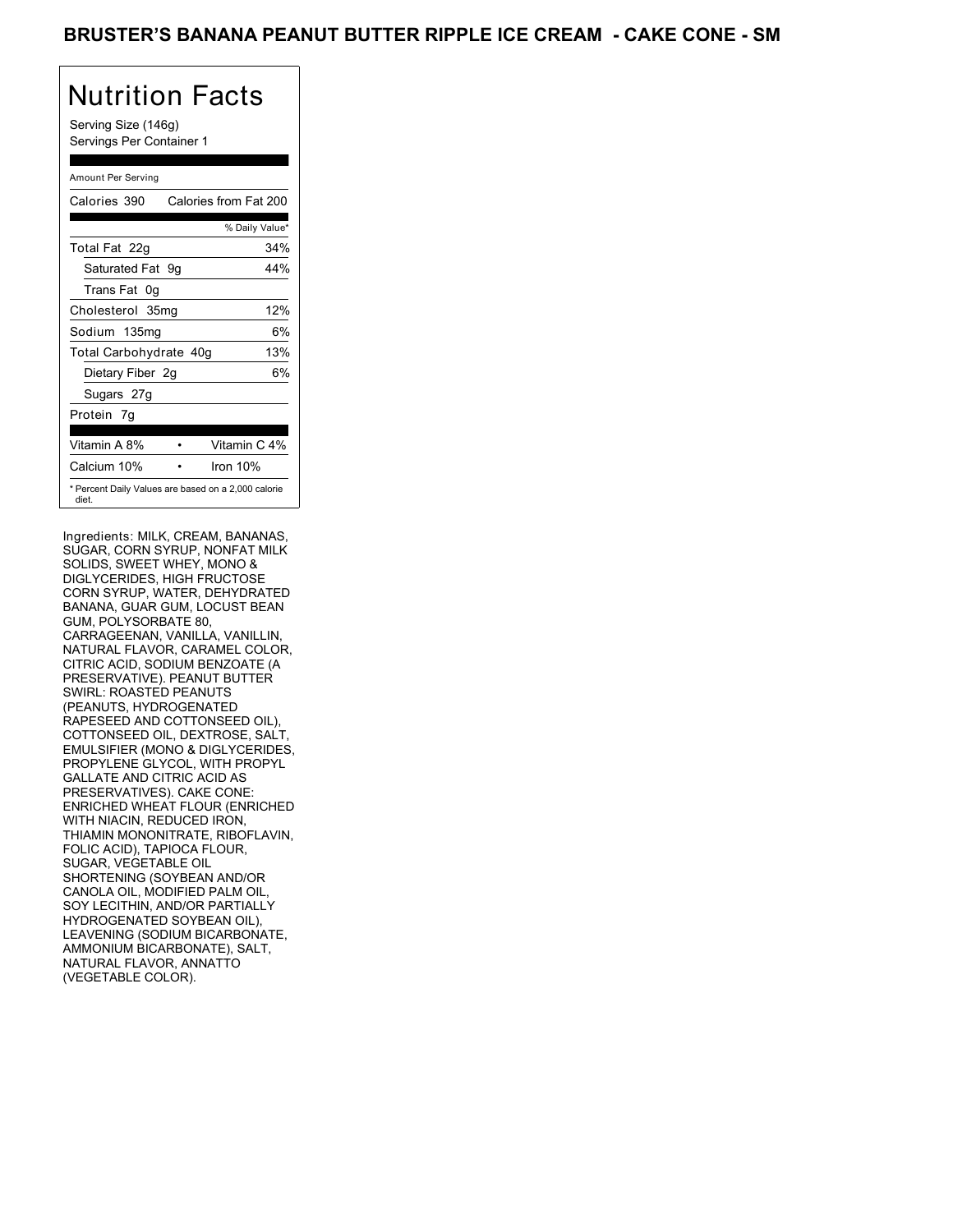Serving Size (216g) Servings Per Container 1

### Amount Per Serving

| Calories 570           | Calories from Fat 300                               |
|------------------------|-----------------------------------------------------|
|                        | % Daily Value*                                      |
| Total Fat 33g          | 51%                                                 |
| Saturated Fat 13g      | 66%                                                 |
| Trans Fat 0q           |                                                     |
| Cholesterol 50mg       | 17%                                                 |
| Sodium 200mg           | 8%                                                  |
| Total Carbohydrate 58g | 19%                                                 |
| Dietary Fiber 2g       | 10%                                                 |
| Sugars 40g             |                                                     |
| Protein 10g            |                                                     |
|                        |                                                     |
| Vitamin A 10%          | Vitamin C 6%                                        |
| Calcium 15%            | Iron 15%                                            |
| diet.                  | * Percent Daily Values are based on a 2,000 calorie |

Ingredients: MILK, CREAM, BANANAS, SUGAR, CORN SYRUP, NONFAT MILK SOLIDS, SWEET WHEY, MONO & DIGLYCERIDES, HIGH FRUCTOSE CORN SYRUP, WATER, DEHYDRATED BANANA, GUAR GUM, LOCUST BEAN GUM, POLYSORBATE 80, CARRAGEENAN, VANILLA, VANILLIN, NATURAL FLAVOR, CARAMEL COLOR, CITRIC ACID, SODIUM BENZOATE (A PRESERVATIVE). PEANUT BUTTER SWIRL: ROASTED PEANUTS (PEANUTS, HYDROGENATED RAPESEED AND COTTONSEED OIL), COTTONSEED OIL, DEXTROSE, SALT, EMULSIFIER (MONO & DIGLYCERIDES, PROPYLENE GLYCOL, WITH PROPYL GALLATE AND CITRIC ACID AS PRESERVATIVES). CAKE CONE: ENRICHED WHEAT FLOUR (ENRICHED WITH NIACIN, REDUCED IRON, THIAMIN MONONITRATE, RIBOFLAVIN, FOLIC ACID), TAPIOCA FLOUR, SUGAR, VEGETABLE OIL SHORTENING (SOYBEAN AND/OR CANOLA OIL, MODIFIED PALM OIL, SOY LECITHIN, AND/OR PARTIALLY HYDROGENATED SOYBEAN OIL), LEAVENING (SODIUM BICARBONATE, AMMONIUM BICARBONATE), SALT, NATURAL FLAVOR, ANNATTO (VEGETABLE COLOR).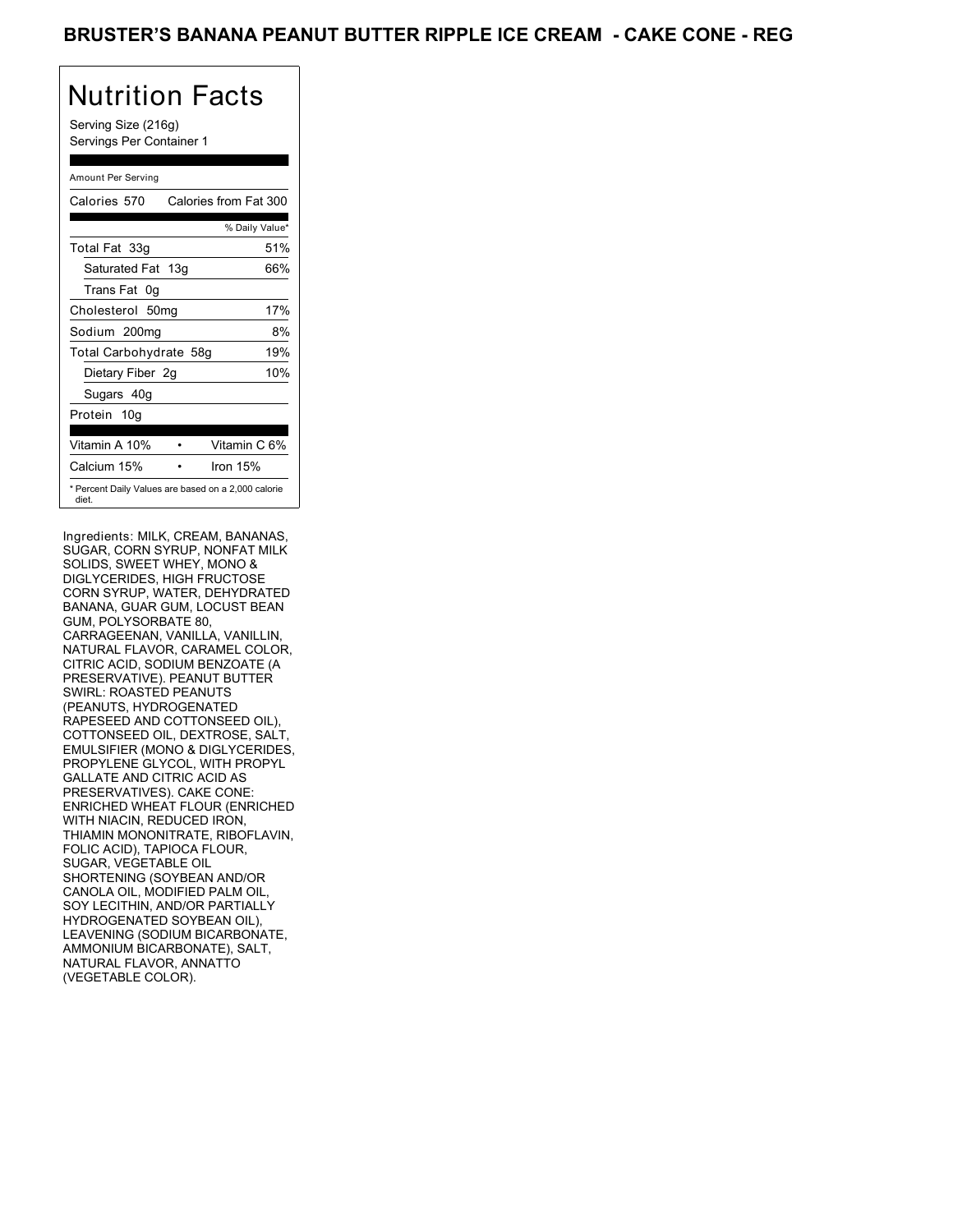Serving Size (286g) Servings Per Container 1

### Amount Per Serving

| Calories 760           | Calories from Fat 400                               |
|------------------------|-----------------------------------------------------|
|                        | % Daily Value*                                      |
| Total Fat 44q          | 68%                                                 |
| Saturated Fat 18g      | 88%                                                 |
| Trans Fat 0g           |                                                     |
| Cholesterol 70mg       | 23%                                                 |
| Sodium 260mg           | 11%                                                 |
| Total Carbohydrate 76g | 25%                                                 |
| Dietary Fiber 3g       | 13%                                                 |
| Sugars 53g             |                                                     |
| Protein 14q            |                                                     |
| Vitamin A 15%          | Vitamin C 8%                                        |
| Calcium 20%            | Iron $15%$                                          |
| diet.                  | * Percent Daily Values are based on a 2,000 calorie |

Ingredients: MILK, CREAM, BANANAS, SUGAR, CORN SYRUP, NONFAT MILK SOLIDS, SWEET WHEY, MONO & DIGLYCERIDES, HIGH FRUCTOSE CORN SYRUP, WATER, DEHYDRATED BANANA, GUAR GUM, LOCUST BEAN GUM, POLYSORBATE 80, CARRAGEENAN, VANILLA, VANILLIN, NATURAL FLAVOR, CARAMEL COLOR, CITRIC ACID, SODIUM BENZOATE (A PRESERVATIVE). PEANUT BUTTER SWIRL: ROASTED PEANUTS (PEANUTS, HYDROGENATED RAPESEED AND COTTONSEED OIL), COTTONSEED OIL, DEXTROSE, SALT, EMULSIFIER (MONO & DIGLYCERIDES, PROPYLENE GLYCOL, WITH PROPYL GALLATE AND CITRIC ACID AS PRESERVATIVES). CAKE CONE: ENRICHED WHEAT FLOUR (ENRICHED WITH NIACIN, REDUCED IRON, THIAMIN MONONITRATE, RIBOFLAVIN, FOLIC ACID), TAPIOCA FLOUR, SUGAR, VEGETABLE OIL SHORTENING (SOYBEAN AND/OR CANOLA OIL, MODIFIED PALM OIL, SOY LECITHIN, AND/OR PARTIALLY HYDROGENATED SOYBEAN OIL), LEAVENING (SODIUM BICARBONATE, AMMONIUM BICARBONATE), SALT, NATURAL FLAVOR, ANNATTO (VEGETABLE COLOR).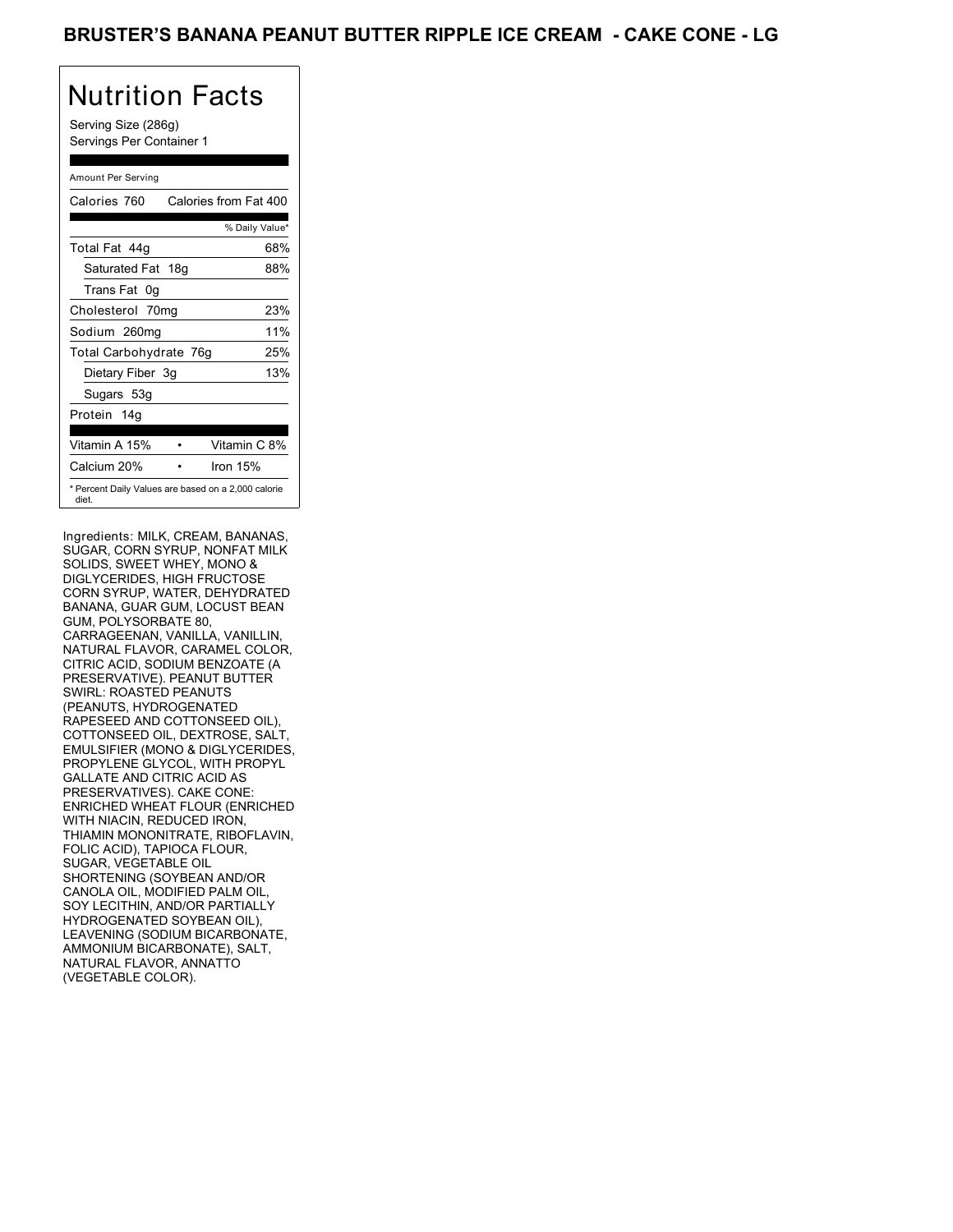Serving Size (170g) Servings Per Container 1

### Amount Per Serving

| Calories 490                                                 |  | Calories from Fat 230 |
|--------------------------------------------------------------|--|-----------------------|
|                                                              |  | % Daily Value*        |
| Total Fat 25g                                                |  | 39%                   |
| Saturated Fat 10g                                            |  | 48%                   |
| Trans Fat 0q                                                 |  |                       |
| Cholesterol 45mg                                             |  | 14%                   |
| Sodium 125mg                                                 |  | 5%                    |
| Total Carbohydrate 58g                                       |  | 19%                   |
| Dietary Fiber 2g                                             |  | 6%                    |
| Sugars 37g                                                   |  |                       |
| Protein 8q                                                   |  |                       |
| Vitamin A 8%                                                 |  | Vitamin C 4%          |
| Calcium 10%                                                  |  | Iron $10%$            |
| * Percent Daily Values are based on a 2,000 calorie<br>diet. |  |                       |

Ingredients: MILK, CREAM, BANANAS, SUGAR, CORN SYRUP, NONFAT MILK SOLIDS, SWEET WHEY, MONO & DIGLYCERIDES, HIGH FRUCTOSE CORN SYRUP, WATER, DEHYDRATED BANANA, GUAR GUM, LOCUST BEAN GUM, POLYSORBATE 80, CARRAGEENAN, VANILLA, VANILLIN, NATURAL FLAVOR, CARAMEL COLOR, CITRIC ACID, SODIUM BENZOATE (A PRESERVATIVE). PEANUT BUTTER SWIRL: ROASTED PEANUTS (PEANUTS, HYDROGENATED RAPESEED AND COTTONSEED OIL), COTTONSEED OIL, DEXTROSE, SALT, EMULSIFIER (MONO & DIGLYCERIDES, PROPYLENE GLYCOL, WITH PROPYL GALLATE AND CITRIC ACID AS PRESERVATIVES). WAFFLE CONE: ENRICHED BLEACHED WHEAT FLOUR (ENRICHED WITH NIACIN, REDUCED IRON, THIAMIN MONONITRATE RIBOFLAVIN, FOLIC ACID), SUGAR, VEGETABLE SHORTENING (PARTIALLY HYDROGENATED SOYBEAN AND COTTONSEED OILS), WHOLE EGG, ARTIFICIAL FLAVOR (INCLUDING MALTODEXTRIN, MODIFIED CORNSTARCH, BUTTER, BUTTERMILK), DEXTROSE, SOY LECITHIN, ARTIFICIAL VANILLA FLAVOR.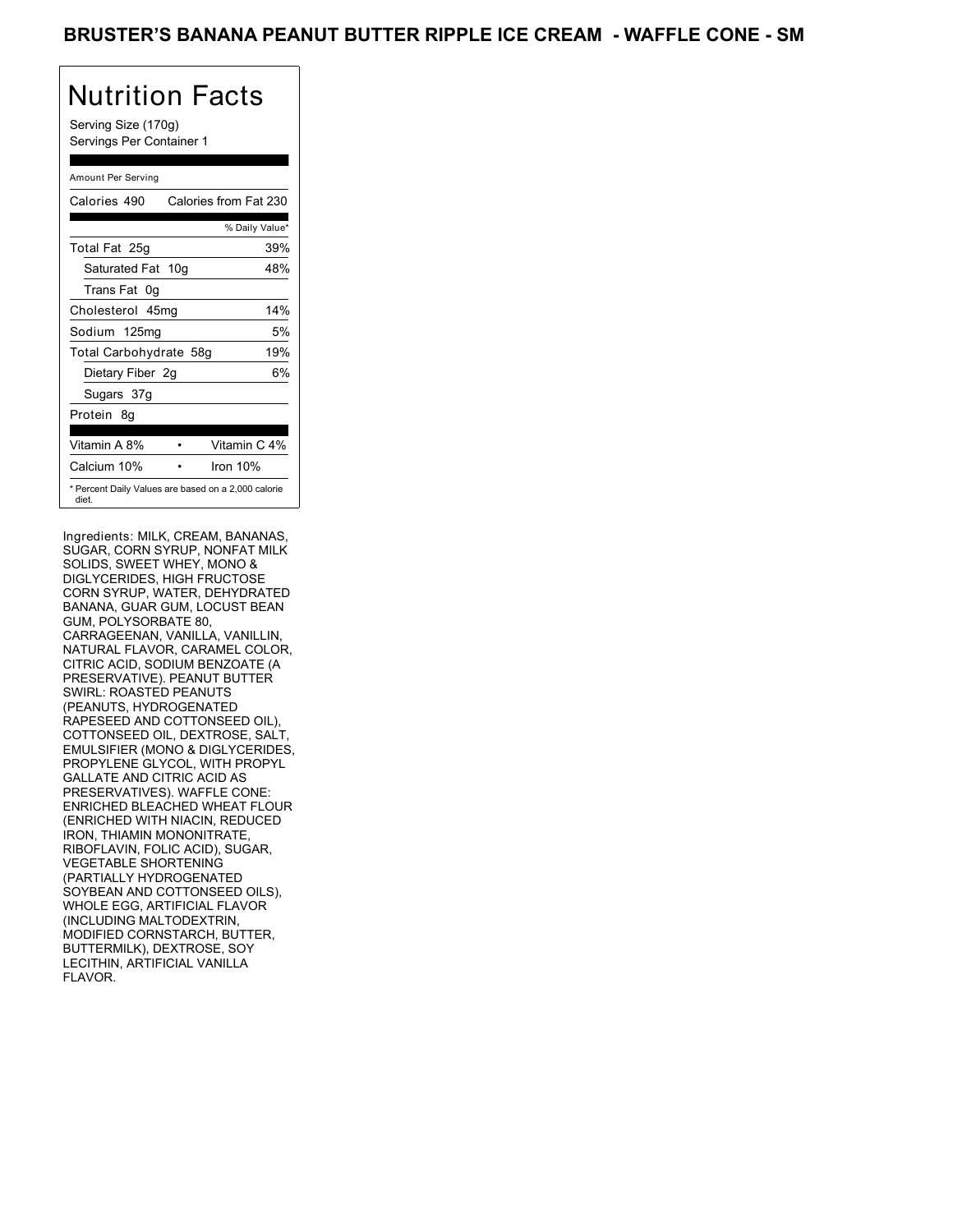Serving Size (240g) Servings Per Container 1

### Amount Per Serving

| Calories 680           | Calories from Fat 330                               |
|------------------------|-----------------------------------------------------|
|                        | % Daily Value*                                      |
| Total Fat 36g          | 56%                                                 |
| Saturated Fat 14g      | 70%                                                 |
| Trans Fat 0g           |                                                     |
| Cholesterol 60mg       | 20%                                                 |
| Sodium 190mg           | 8%                                                  |
| Total Carbohydrate 76g | 25%                                                 |
| Dietary Fiber 2g       | 10%                                                 |
| Sugars 50g             |                                                     |
| Protein 12g            |                                                     |
| Vitamin A 10%          | Vitamin C 6%                                        |
| Calcium 15%            | Iron $15%$                                          |
| diet.                  | * Percent Daily Values are based on a 2,000 calorie |

Ingredients: MILK, CREAM, BANANAS, SUGAR, CORN SYRUP, NONFAT MILK SOLIDS, SWEET WHEY, MONO & DIGLYCERIDES, HIGH FRUCTOSE CORN SYRUP, WATER, DEHYDRATED BANANA, GUAR GUM, LOCUST BEAN GUM, POLYSORBATE 80, CARRAGEENAN, VANILLA, VANILLIN, NATURAL FLAVOR, CARAMEL COLOR, CITRIC ACID, SODIUM BENZOATE (A PRESERVATIVE). PEANUT BUTTER SWIRL: ROASTED PEANUTS (PEANUTS, HYDROGENATED RAPESEED AND COTTONSEED OIL), COTTONSEED OIL, DEXTROSE, SALT, EMULSIFIER (MONO & DIGLYCERIDES, PROPYLENE GLYCOL, WITH PROPYL GALLATE AND CITRIC ACID AS PRESERVATIVES). WAFFLE CONE: ENRICHED BLEACHED WHEAT FLOUR (ENRICHED WITH NIACIN, REDUCED IRON, THIAMIN MONONITRATE RIBOFLAVIN, FOLIC ACID), SUGAR, VEGETABLE SHORTENING (PARTIALLY HYDROGENATED SOYBEAN AND COTTONSEED OILS), WHOLE EGG, ARTIFICIAL FLAVOR (INCLUDING MALTODEXTRIN, MODIFIED CORNSTARCH, BUTTER, BUTTERMILK), DEXTROSE, SOY LECITHIN, ARTIFICIAL VANILLA FLAVOR.